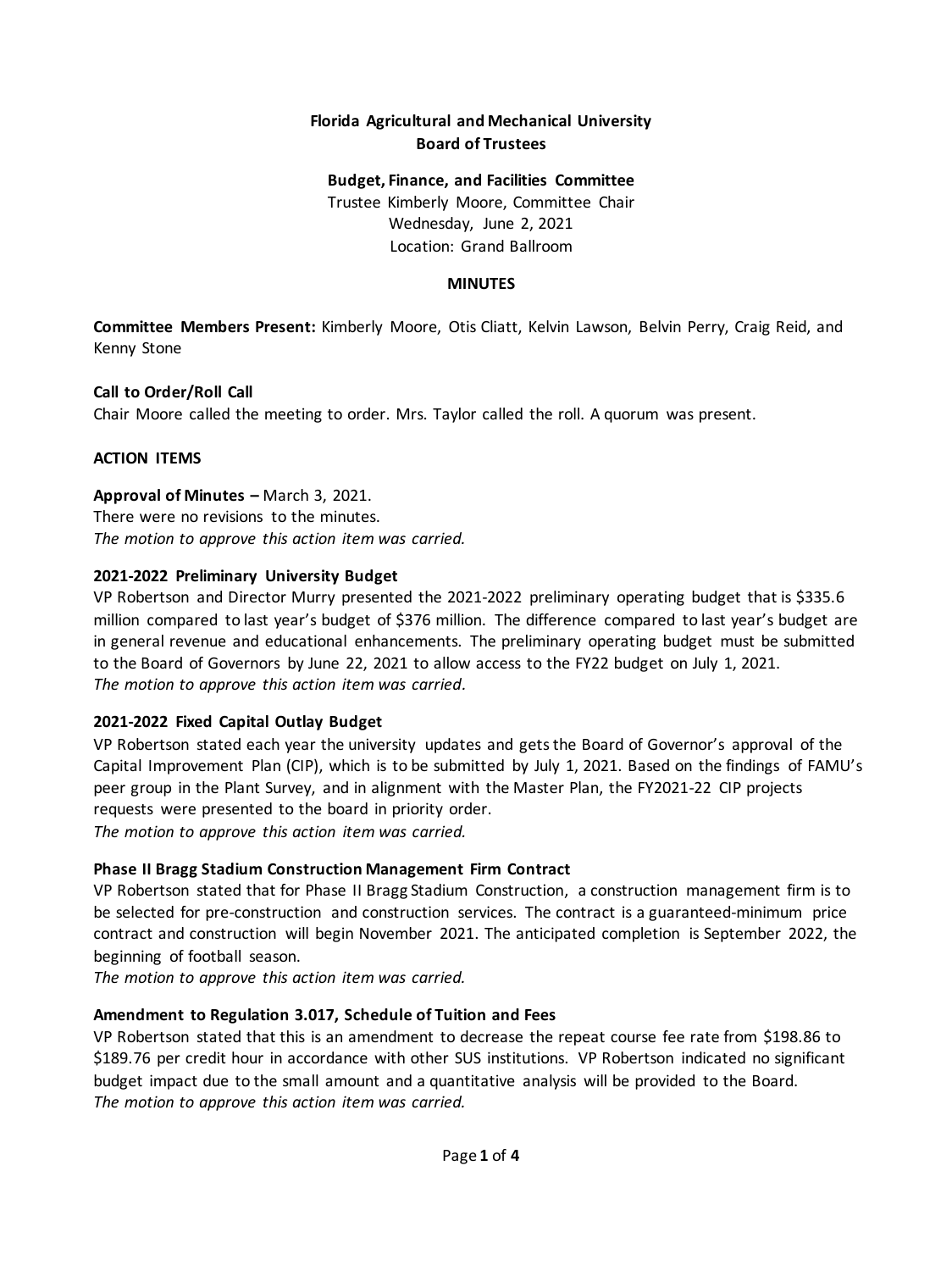### **Non-Recurring Performance Wage Increase**

VP Robertson requested approval of a one-time, non-recurring \$2000 lump sum payment for E&G and non-E&G, faculty, A&P, USPS and graduate assistant employees. The E&G employees payment proposed is merit-based and would be funded by the release of the 6% holdback (approx. \$7.3 million) from the Governor. President Robinson commented that this action is important to him because of the great work of the faculty, staff and students since the pandemic this year and last year. He added that a policy must be developed to address a compensation strategy. The total cost of the one-time payment is \$3.9 million.

Questions/Comments re: Non-Recurring Performance Wage Increase

• Trustee Harper asked if the university had a compensation philosophy.

*Response: VP Robertson stated that there is no Board or University policy and that this is an extremely important topic that was discussed at the SLT Retreat last week. Trustee Moore agreed that it is a priority and must be completed.*

• Trustee Stone wanted to clarify that the university had an inflow of \$7.3 million and will award \$3.9 million to the university employees.

*Response: VP Robertson clarified that the \$7.3 million is a release of the 6% held back on the E & G side and approximately \$2.8 million will go to E&G employees. The difference would be used in the E&G budget for this year and any funds remaining will carryforward to the next fiscal year.* 

• Trustee Dubose asked the university to address the ongoing merit increase process and the commitment to the budget going forward to ensure that we retain employees beyond this year.

*Response: VP Robertson stated this is a priority and consideration of this will be built in next year's budget.* • Trustee Cavazos asked how the criteria for making the decision of who would receive the merit performance increase is decided.

*Response: VP Robertson stated that it will involve the direct supervisors as well as the Vice Presidents in the allocation. Office of General Counsel is also working with HR to speak with the unions regarding their requirements for the implementation.*

• Trustee Washington commented on the 7% state-required minimum in the E&G budget and asked how was the carryforward balance zero.

*Response: VP Robertson stated the carry forward balance is at zero after the 7% required minimum. The motion to approve this action item was carried.*

# **Name Change – Beggs Avenue to FAMU Law Lane**

VP Robertson introduced Ms. Suwana Jean Janvier, Student Bar Association (SBA) President, to present this agenda item. Ms. Jean Janvier stated that the SBA is excited about the work in progress to change the name of the street in front of the law school to FAMU Law Lane. This effort is supported by the Mayor of Orlando and Commissioner Regina Hill. The SBA requests this board's approval of the application so that the request can go through the first and second reading of the county commission. The submission deadline to the City of Orlando is June 21, 2021. No opposition to the application is anticipated. *The motion to approve this action item was carried.*

### **CDW Government LLC Participation Agreement**

VP Robertson requested the agreement to join the piggyback contract with our sister institutions to commit to a minimum purchase of \$2 million for the purchase of typical office supplies, computer software, computers and computer equipment. Our current spend is approximately \$2.2 million for this year and \$2.1 million the prior year. This agreement will save the university a considerable amount of money for commodities and equipment spending.

*The motion to approve this action item was carried.*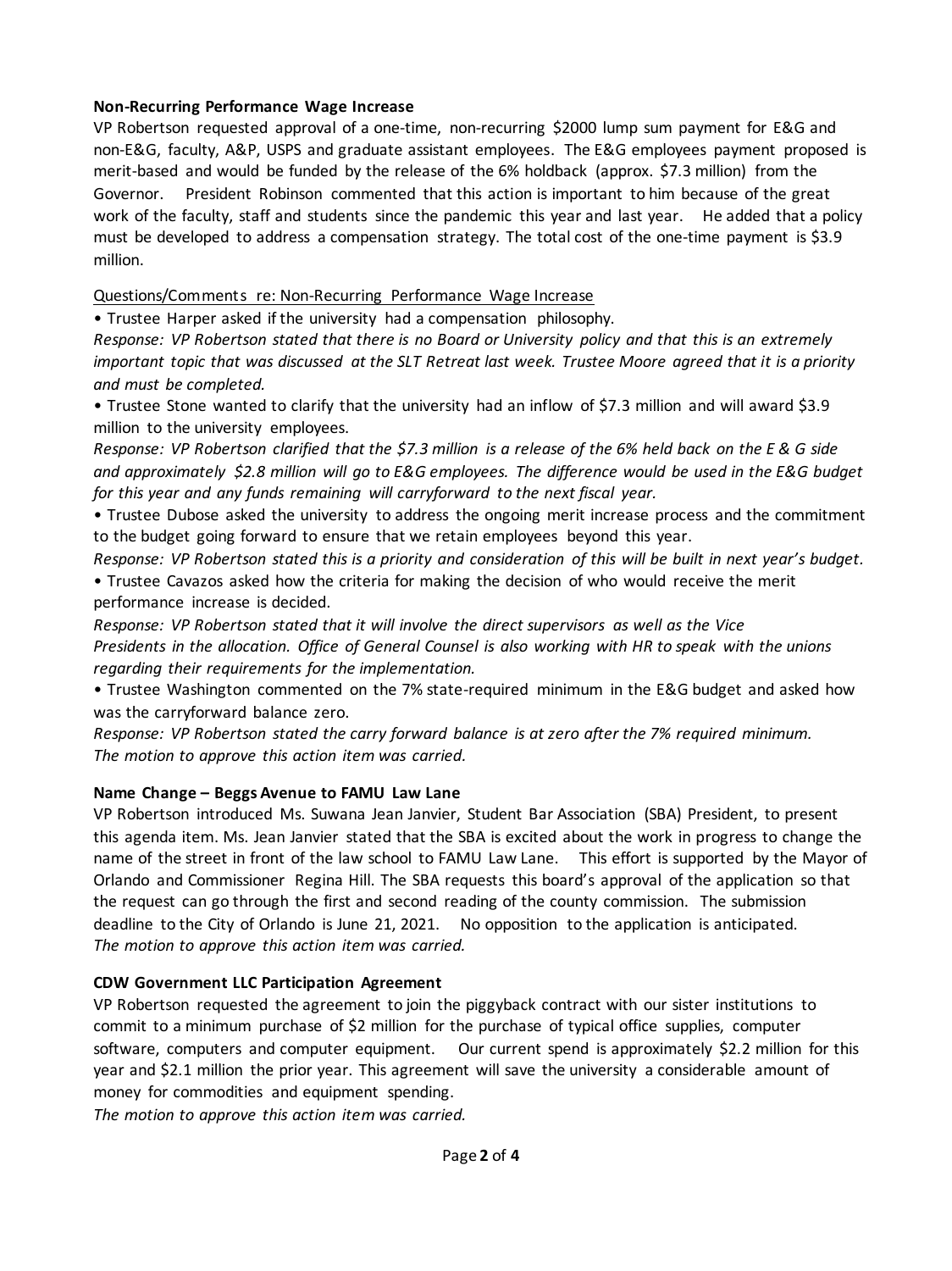### **INFORMATION ITEMS**

#### **Vice President for Finance and Administration's Report:**

#### **a. Financial Status Report / Quarterly Budget Review**

VP Robertson presented the board-approved operating budget of \$374 million for FY21, which is a reduction from the approved FY20 budget of \$382 million. Despite the lower budget, we have maintained and will end the year balanced. He stated that the CARES Act money insulated our base budget from the shocks of the pandemic.

#### **b. Report on MWBE**

VP Robertson reported of the approximate \$40 million spend, 9% (\$3.8 million) was spent with MWBE.

#### Questions/Comments re: Report on MWBE

• Trustee Harper asked if there was an opportunity to explore Tier II spending that happens in supplier diversity where large companies that are not diverse will have a percentage of their spend with Tier II diverse suppliers? *Response: VP Robertson stated that the larger businesses are encouraged to participate in sub-contracting (with Tier II firms) as part of our vendor diversity program.*

### **c. Project Updates – University Construction / Operations**

VP Robertson informed the board of the three construction projects. The Student Service Center Dining Hub and the Student Amphitheater are complete. The Bragg Memorial Stadium Phase I has begun.

#### **COVID 19 Relief Spending Plan**

President Robinson first clarified that this item is an information item rather than an action item. Then, President Robinson emphasized that funds must be spent consistent with guidelines received for other DOE funds used for Title III and sponsored research programs. VP Hudson reported that the \$10.8 million for Student Support would go to Title IV-eligible students who demonstrated a financial need and have an unpaid balance. Funding is also available to cover tuition, fees, room, board, books, personal expenses, transportation and health insurance to assist in decreasing the students' debt. Funding was also used to assist financial aid in enhancing its IT support to effectively disburse funds. VP Edington reported that, under Distance Education-Academic Instruction, funds were allocated to continue to offer academic and student support services and enhance the infrastructure for student success. VP Robertson reported on the technology and operational cost.

### Questions/Comments re: COVID 19 Relief Spending Plan

• Trustee Dubose asked if any allocations had been earmarked for mental health support costs? He asked what could be done to support students' mental health perspective in light of the pandemic. *Response: VP Hudson indicated that funding had been invested from previous CARES Acts funds And counselor have been hired. Additional mental health and tele-mental health counselors are being hired through the Student Affairs funding.*

• Trustee Whigham commented that the student body completed extensive work in reframing the Victim Advocate Division and Title IX framework last summer. They are focusing on working with students and organizations to ensure that everyone is educated. She indicated that the new counselors were doing a great job with students.

• Trustee Lawson commented that he wants to make sure that the funds are continuously being allocated according to federal guidelines. He asked if we are leveraging the opportunities provided for HBCU's and using this time to increase our footprint inside of Washington for other dollars that may be coming.